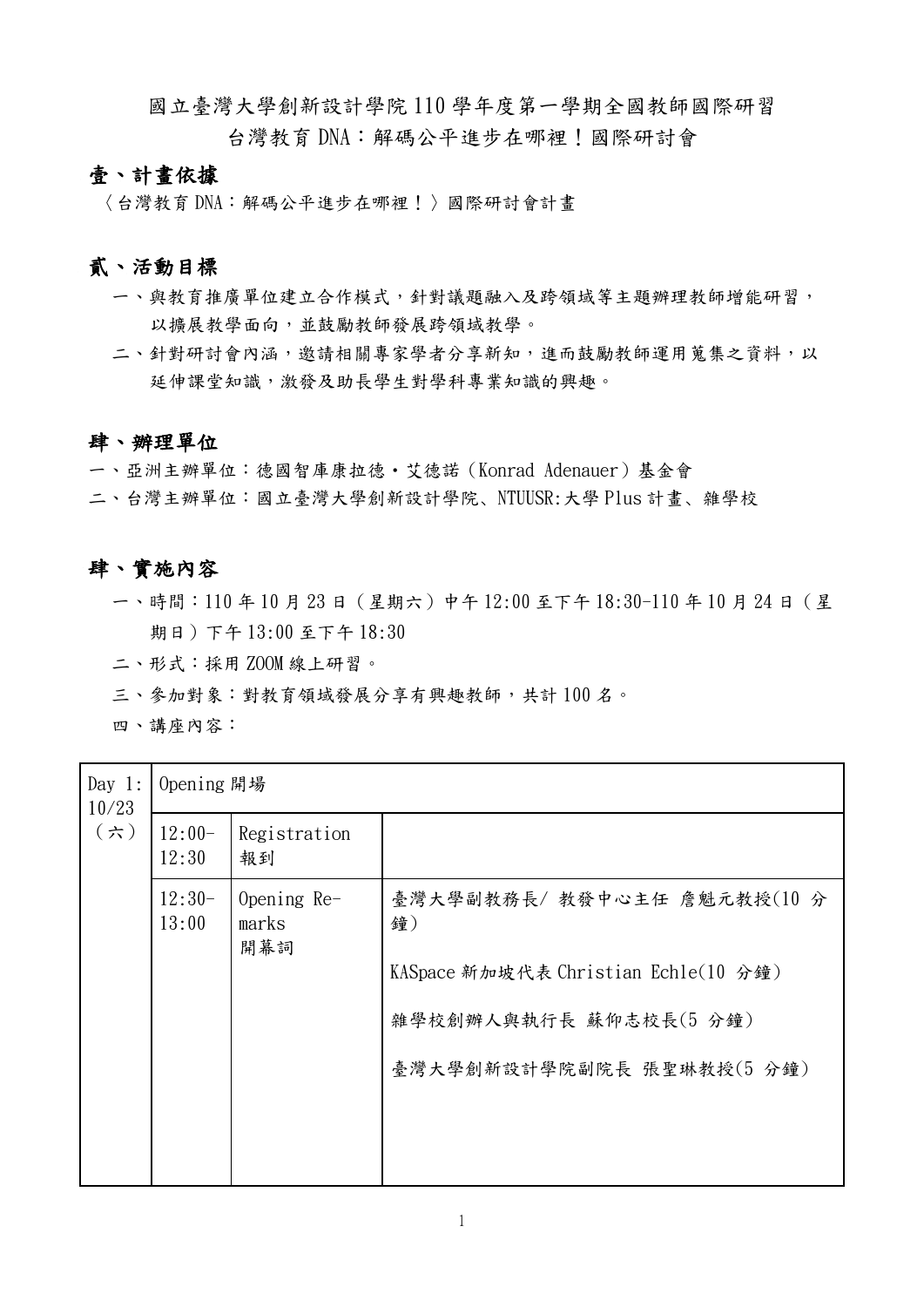|                   | 場次 1: 12-Year Basic Education 12 年國教                                          |                                                                                                                                                                                                                                                                                                                   |  |  |
|-------------------|-------------------------------------------------------------------------------|-------------------------------------------------------------------------------------------------------------------------------------------------------------------------------------------------------------------------------------------------------------------------------------------------------------------|--|--|
| $13:00-$<br>14:30 | Featured<br>Presentations<br>研討會                                              | 課題 1: How might the life cycle design of ma-<br>jor education policies be improved to become<br>more democratic and inclusive?<br>如何使重大教育政策的生命周期設計更加民主、兼<br>容?                                                                                                                                                    |  |  |
|                   |                                                                               | 案例: 2019 National Curriculum Guideline 108 課<br>綱<br>主講人:<br>洪詠善 (國家教育研究院副研究員)<br>楊昀臻(課綱審議大會學生代表)                                                                                                                                                                                                                 |  |  |
|                   |                                                                               | 課題 2: How might the design of the national<br>curriculum open spaces for self-determined edu-<br>cation in public education?<br>國教如何提供自我決定教育更多空間?                                                                                                                                                                 |  |  |
|                   |                                                                               | 案例: Self-Determined Education in Public<br>Schools<br>自我決定教育如何透過108課綱進入體制<br>主講人:                                                                                                                                                                                                                                 |  |  |
|                   |                                                                               | • 丁志仁 (振鐸學會理事長)                                                                                                                                                                                                                                                                                                   |  |  |
| $14:30-$<br>15:40 | World Cafes<br>世界咖啡館                                                          | 與其他參與者深度交流                                                                                                                                                                                                                                                                                                        |  |  |
|                   | 場次 2: Rural/Indigenous Education and Regional Revitalization<br>偏鄉/原住民教育與地方創生 |                                                                                                                                                                                                                                                                                                                   |  |  |
| $15:50-$<br>17:20 | Featured<br>Presentations<br>研討會                                              | 課題 1: How and what types of vocational educa-<br>tion transformations might facilitate the de-<br>velopment of rural youth and indigenous fami-<br>lies in remote regions?<br>技職教育變革如何帶動偏鄉青年與原住民發展?                                                                                                               |  |  |
|                   |                                                                               | 案例: Vocational education and rural young tal-<br>ents in Daxi District, Taoyuan<br>技職教育 - 大溪至善高中與鄉鎮青年人才培養<br>主講人:<br>李宗俊(至善高中農產品行銷科 科主任)<br>黃慧勤 (健行科大室內設計與管理講師)<br>課題 2: How might disadvantaged communities re-<br>vitalize themselves via educational innova-<br>tions? How might universities and other actors |  |  |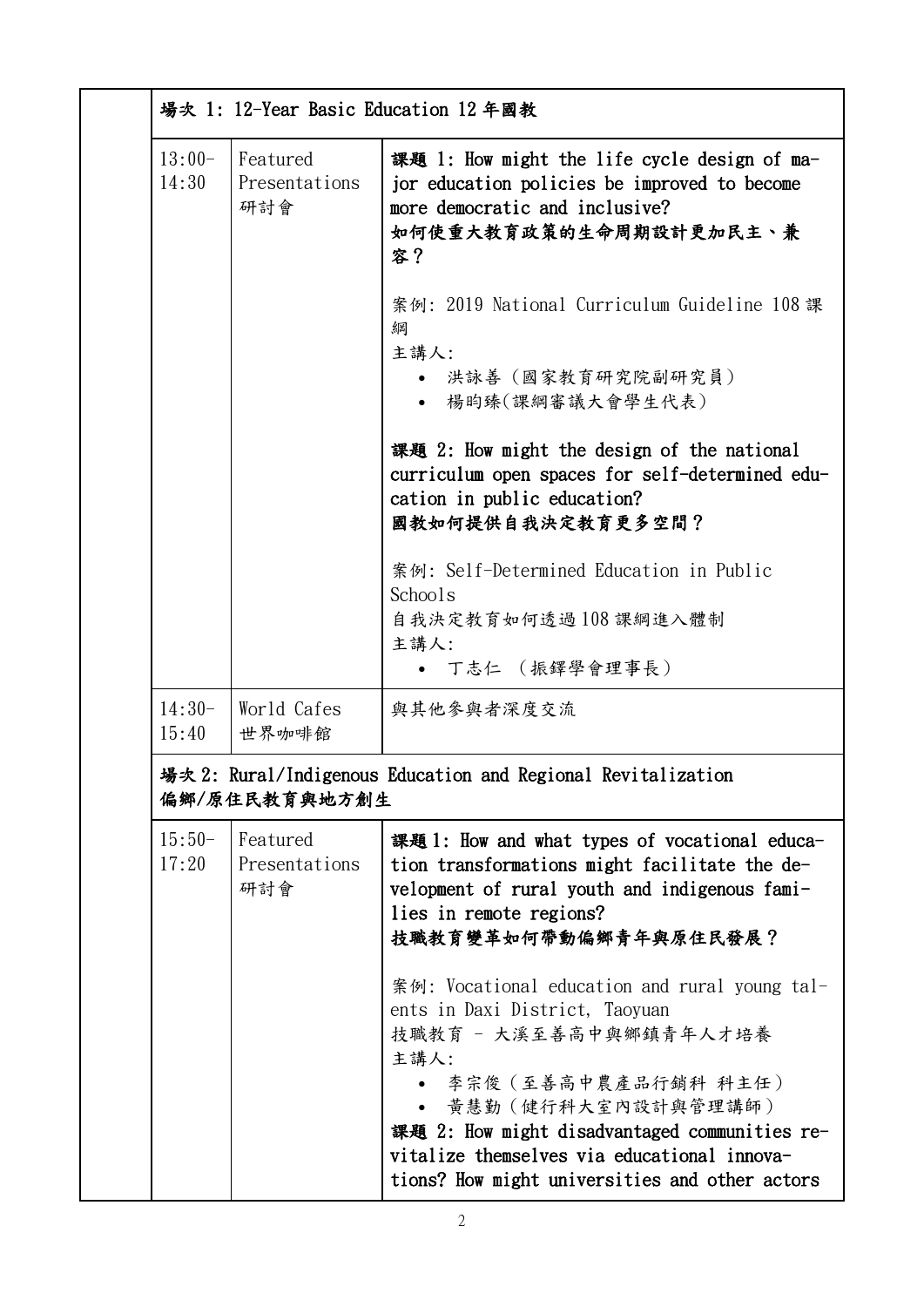|                   |                                   |                                  | bridge the equity gap of educational resources<br>and opportunities?<br>教育創新如何推動弱勢地區創生?大學與其他參與者<br>如何解決教育資源與機會的不公平?                                                                                                                                                                                                                                                                                                                                                                                                                                                                                                                                                    |  |  |
|-------------------|-----------------------------------|----------------------------------|------------------------------------------------------------------------------------------------------------------------------------------------------------------------------------------------------------------------------------------------------------------------------------------------------------------------------------------------------------------------------------------------------------------------------------------------------------------------------------------------------------------------------------------------------------------------------------------------------------------------------------------------------------------------|--|--|
|                   |                                   |                                  | 案例: Transforming Pinglin tea town culture and<br>nurturing rural youth<br>坪林茶鄉的相褒歌文化轉型<br>台大大學社會責任新芽社在地陪伴<br>主講人:                                                                                                                                                                                                                                                                                                                                                                                                                                                                                                                                                      |  |  |
|                   |                                   |                                  | 蔡佳芬(新北市前文化局長、台大創新設計學<br>院兼任助理教授)<br>陳怡仔 (台大社會系副教授)                                                                                                                                                                                                                                                                                                                                                                                                                                                                                                                                                                                                                     |  |  |
|                   | $17:20-$<br>18:30                 | World Cafes<br>世界咖啡館             | 與其他參與者深度交流                                                                                                                                                                                                                                                                                                                                                                                                                                                                                                                                                                                                                                                             |  |  |
| Day $2$ :         | 場次 3: Experimental Education 實驗教育 |                                  |                                                                                                                                                                                                                                                                                                                                                                                                                                                                                                                                                                                                                                                                        |  |  |
| 10/24<br>$(\Box)$ | 13:00<br>14:30                    | Featured<br>Presentations<br>研討會 | 課題 1: What are the challenges in the develop-<br>ment of Taiwan-based alternative education mod-<br>els? How should their tensions with the govern-<br>ment be addressed?<br>另類教育如何本土化?如何面對與政府間的張力?<br>案例: Public charter schools with Taiwan-<br>originated alternative education models<br>公辦民營實驗學校的灰色地帶<br>主講人:<br>• 黃瑋寧(信賢種籽親子實驗國民小學副校長)<br>周樂生(人文國民中小學校長)<br>課題 2: Who has access to experimental education<br>and why? How might experimental education be-<br>come more inclusive to all?<br>誰有條件接受實驗教育?實驗教育如何更兼容?<br>案例: regulatory and financial barriers to ex-<br>periential education<br>實驗教育財政與法律層面的挑戰<br>主講人:<br>陳怡光 (教育選擇權聯盟 召集人)<br>蕭典義 (Only 實驗教育創辦人) |  |  |
|                   | $14:30-$<br>15:40                 | World Cafes<br>世界咖啡館             | 與其他參與者深度交流                                                                                                                                                                                                                                                                                                                                                                                                                                                                                                                                                                                                                                                             |  |  |